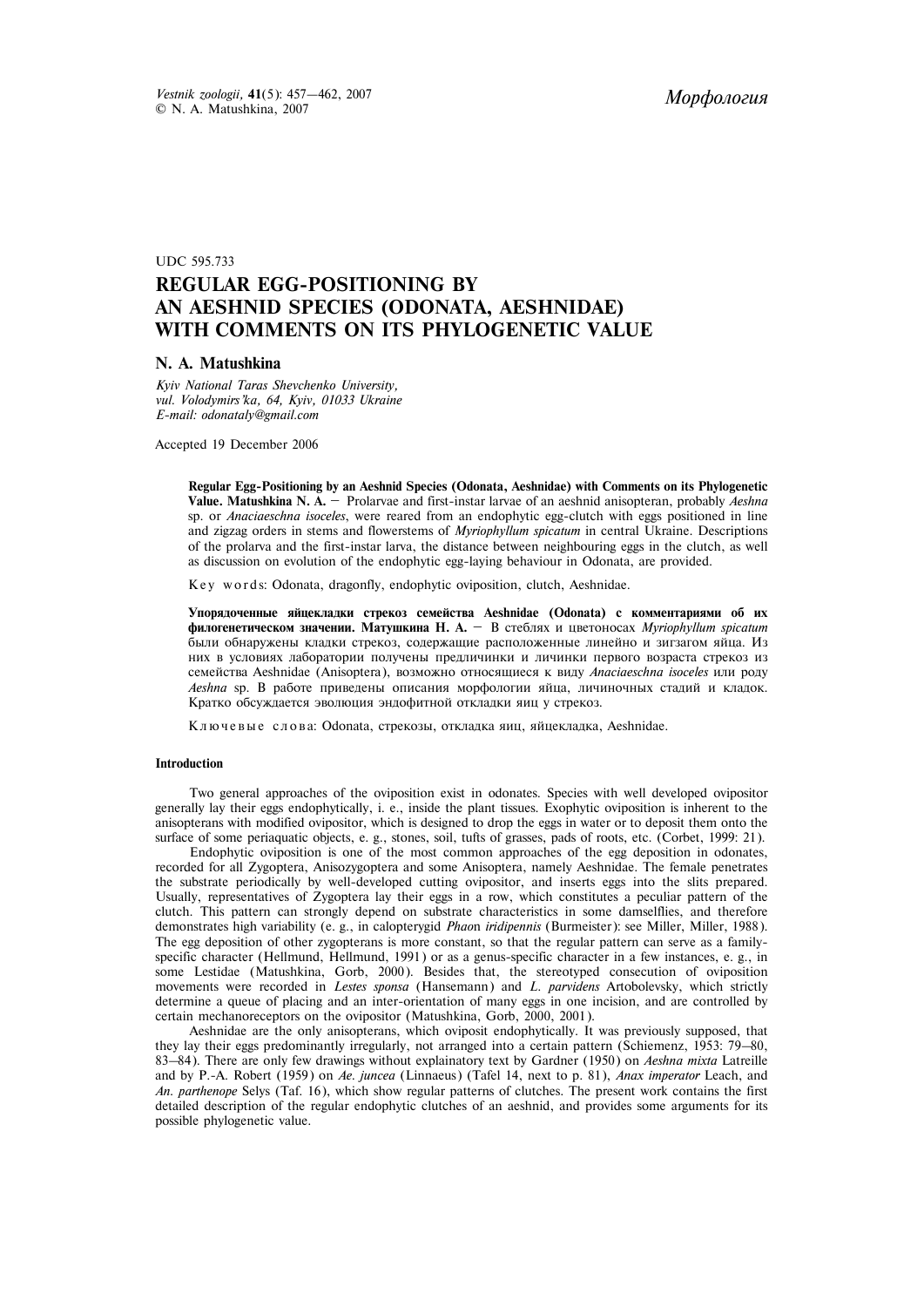#### **Material and methods**

The emergent stems and flowerstems of *Myriophyllum spicatum* Linnaeus (Halorrhagidaceae) with an odonate egg clutch were collected on June 24, 2002 in a shallow creek of the Kaniv reservoir nearby the Zmiyini Islands (vicinity of the Kaniv Nature Reserve, Cherkassy Region, Ukraine, 50°00' N, 31°30' E). All the collected parts of the plant were placed in plastic containers (15  $\times$  10  $\times$  5 cm) with the river water, kept at room temperature and exposed to the sun rays all over the day, for further rearing. The water was changed once per day. The substrata with undeveloped eggs and with the egg shells of the hatched larvae were discolored in the mix of 70% ethanol and concentrated acetic acid (1 : 1) following H. Grunert (1995), and preserved in 70% ethanol for further descriptions and measuring. Some hatched larvae were fixed in 70% ethanol. The materials are currently housed in the author's collection.

All measured values are given in mm.

#### **Results**

About two weeks after the collection of egg-clutch (6 and 7 July 2002), the prolarvae hatched and molted soon afterwards to the first-instar larvae. In total 23 larvae (about 50% of entire number of the collected eggs) hatched out. It was impossible to trace further development of the larvae, because they have died in a few days after the molting.



Fig. 1. Parts of studied clutch with different patterns of egg-positioning (*1*) and details of egg morphology: *2 —* free part of elastic exochorion, protruding from egg-hole in alcohol-preserved substrate; *3 —* shape of fixed egg. Arrows indicate opening in exochorion. Scale bar 0.5 mm.

Рис. 1. Фрагменты изученных кладок с различным расположением яиц (1) и детали морфологии яйца: 2 <sup>—</sup> свободная часть эластичного экзохориона, выступающая из отверстия в заспиртованном субстрате; *3 — форма фиксированного яйца*. Стрелки указывают на отверстие в экзохорионе. Масштабная линейка 0,5 мм.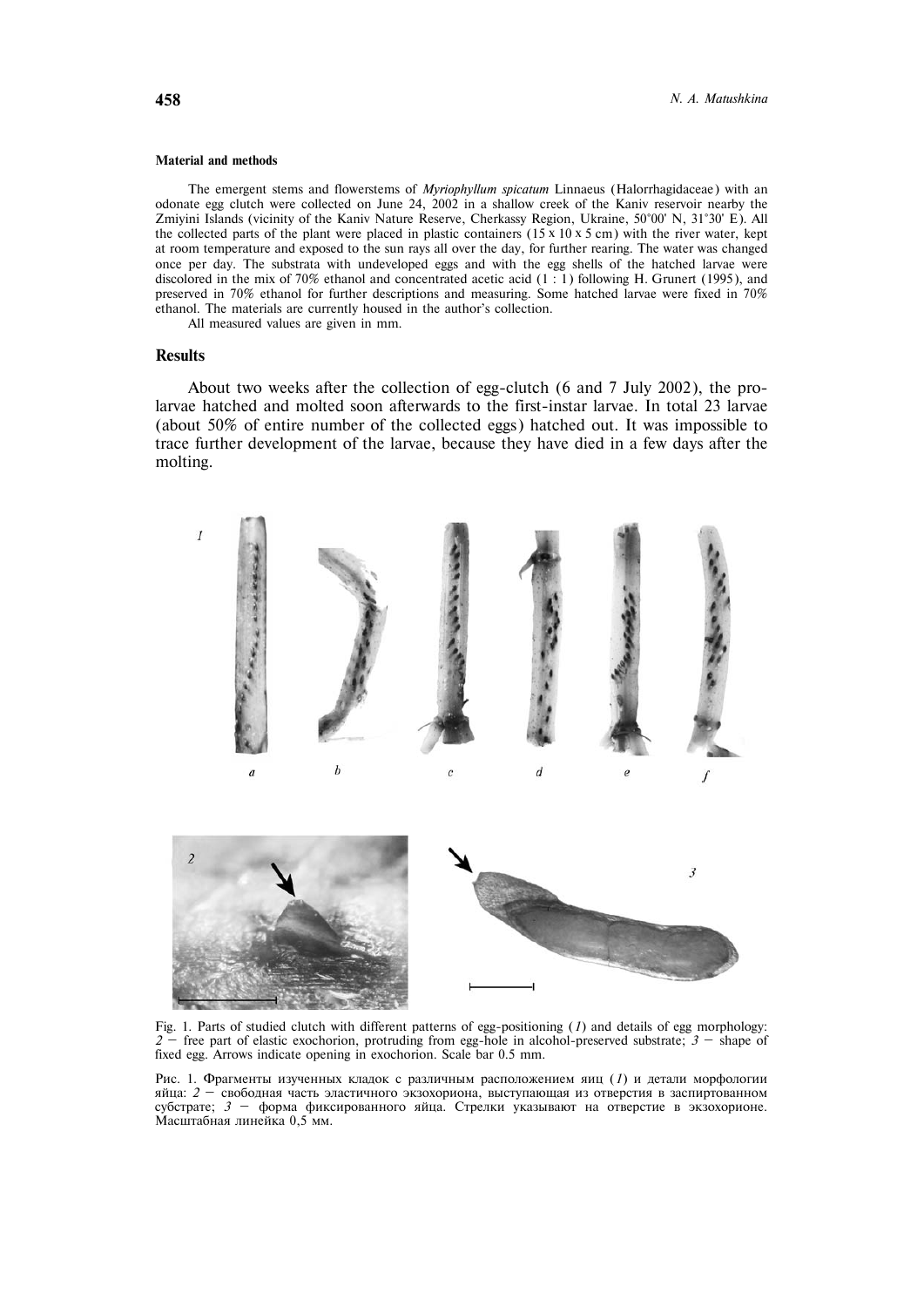# Clutch structure and egg dimensions

The average distance between next eggs in the clutch was 1.33 (s. d. =  $0.37$ , n = 78). The clutch contained the egg-sets with different egg patterns: (1) the row of eggs (fig. 1,  $1 \, a$ ), (2) the simple zigzag with a single egg in a corner of zigzag (fig. 1,  $1 \, b$ ), and (3) the broad zigzag with series of eggs (from 1 to 6) in each row (fig. 1, *1 c, d*). Occasionally, the clutch was disordered in some parts, or patterns alternated in some parts of the clutch (fig. 1, *1 e, f*).

The length of the alcohol-preserved eggs ranged 1.6–1.9 ( $\bar{x}$  = 1.71, s. d. = 0.08,  $n = 21$ ). They were spindle-shaped with dark-colored apical ends. Each egg was covered by membranous pellicle, which was distinctly larger than the egg body (fig. 1, *2, 3*) and represented an elastic exochorion (Sahlén, 1994). The membrane was projected partly from the plant tissues, and such an apical free part had an opening. The surface of the membrane had clearly hexagonal sculpture.

### Descriptions of instars

P rolarva ca 3.20 long (fig. 2, 1). Elongate conical head 0.66 long and 0.49 of maximum across diameter. Tip of head slightly bent ventrally. Straightened labium 0.55



Fig. 2. Aeshnid instars reared from regular clutch: *1* — prolarva; *2–7* — first larva: *2, 3* — habitus, *4* — form of mask,  $5 -$  head,  $6 -$  labial palpi,  $7 -$  first tarsus  $(d -$  dorsal direction,  $pr -$  proximal direction). Black arrow indicates lateral thorn on S6, which is diagnostic character of some *Aeshna* species and *Anaciaeschna isoceles*. White arrow indicates short labial hair. Scale bares: *1*, *2*, *4* — 1.0 mm; *3, 6*, *7* — 0.5 mm; *5* — 0.2 mm.

Рис. 2. Личиночные стадии Aeshnidae, выращенные из упорядоченных кладок: *1* — предличинка, *2–7* — личинка первого возраста: *2, 3* — общий вид, *4* — форма маски, 5 — голова, *6* — боковые  $\frac{2}{\pi}$  ,  $\frac{3}{\pi}$   $\frac{3}{\pi}$   $\frac{1}{\pi}$   $\frac{1}{\pi}$   $\frac{2}{\pi}$   $\frac{5}{\pi}$   $\frac{5}{\pi}$ ,  $\frac{5}{\pi}$   $\frac{5}{\pi}$   $\frac{5}{\pi}$   $\frac{5}{\pi}$   $\frac{5}{\pi}$   $\frac{5}{\pi}$   $\frac{5}{\pi}$   $\frac{5}{\pi}$   $\frac{5}{\pi}$   $\frac{5}{\pi}$   $\frac{5}{\pi}$   $\frac{5}{\pi$ ление). Черная стрелка указывает на латеральный шип на шестом сегменте, который является диагностическим признаком некоторых видов рода Aeshna и Anaciaeschna isoceles. Белая стрелка указывает на короткий лабиальный волосок. Масштабные линейки: *1, 2, 4* — 1,0 мм; 3, 6, 7 — 0,5 мм; 5 — 0,2 мм.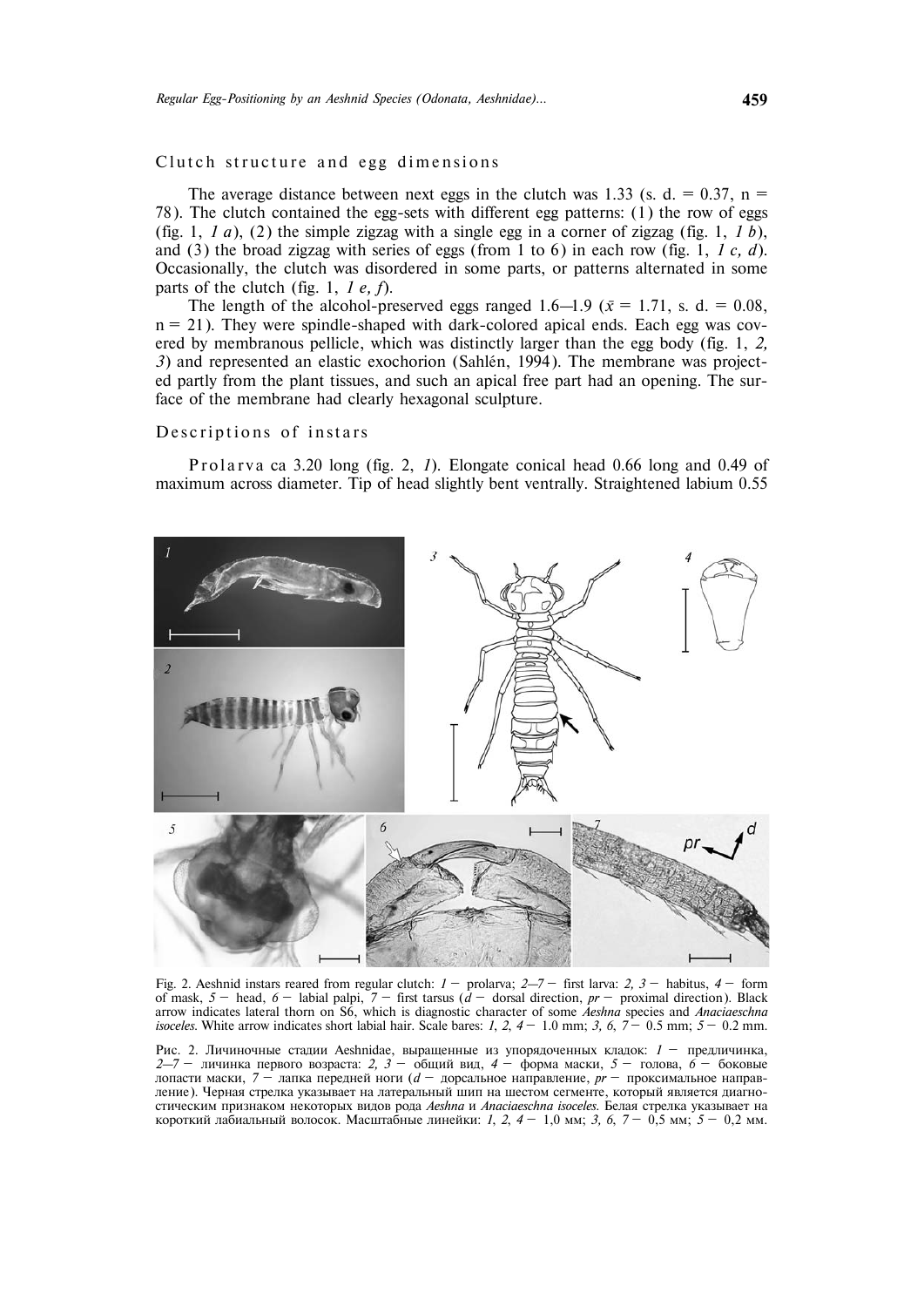long; legs 0.94–1.11 long; anal pyramid 0.28 long. Prolarvae molt shortly after hatching or even yet in egg hole, emerging from transparent skin, partly projecting from egg hole.

First-instar larva ca 3.22 long, head width 0.78. Integument with brown-andwhite pattern (fig. 2, *2*, *3*). Head with clear cross-shaped pale spot on dorsal surface and with pair of obscure small spots behind compound eyes. Sclerites mainly dark brown, but also bearing pale medial spots of different configuration on all thoracic tergites as well as on abdominal tergites  $1-2$ , 4 and  $7-8$ . Intersegmental membranes always pale. All legs mostly pale, but femora, tibiae and tarsi with transverse darkenings. Paraprocts dark with pale basal spots. Epiproct pale.

Head round, with swollen vertex (fig. 2, *2*, *5*). Eye distinctly protruded forward, projecting over sides of head and forming slightly more than one half of head lateral surface (fig. 2, *5*). Eye longer than broad. Antenna two-segmented; distal segment elongated and curved laterally. Prementum gradually widened distally (fig. 2, *4*). Labium not reaching middle coxae in folded position. Toothed edge of labial palpus with 12 equal denticles (fig. 2, *6*). Prementum with a few thin setae on the and labial palpus with one short hair (fig. 2, *6*). Thoracic segments equal in size and shape. Prothorax lacking any discernible supracoxal armatures. Tarsi unisegmented with two ventral rows of normal and branched setae (fig. 2, *7*). Abdominal segments 6–9 with lateral spines (fig. 2, *3*). Paraprocti sharp with foveae, surrounded by long hairs, located on bases of their internal surfaces. Epiproct about 1/3 as long as paraproct. Apex of epiproct bilobed.

## **Discussion**

Identification of most Odonata species based on external morphology of their early instars is still problematic. Although the morphology of all stages has been described for some species (see Corbet, 2002), the available keys either refer to the exuvia or, more rarely, to final or penultimate larval instars (e. g. Heidemann, Seidenbusch, 1993; Norling, Sahlén, 1997; Gerken, Sternberg, 1999). Thus, we can only suppose, which dragonfly species laid the studied egg-clutch.

The habitus and the form of the mask of the reared larvae are characteristic to Aeshnidae, and some other features, e. g. the shape of the head and eyes, the presence of the lateral thorns on S6, allow to presume that this is neither an *Anax* nor a *Brachytron* species, nor *Aeshna juncea* (Heidemann, Seidenbusch, 1993; Matushkina, Khrokalo, 2002).

Six aeshnid species have been recorded in the Cherkassy Region earlier: *Aeshna affinis* Vander Linden, *Ae*. *grandis* (Linnaeus), *Ae. mixta*, *Anaciaeschna isoceles* (Müller), *Anax imperator* and *Brachytron pratensis* (Müller) (Khrokalo, Matushkina, 1999; Gorb et al., 2001). All these species have been also registered in the studied locality. However, other Ukrainian aeshnids, e. g. Ae. cyanea (Müller) and Ae. viridis Eversmann, are expected in this locality.

The pattern of the studied aeshnid clutch and its morphometrical features are compared with other odonates in table 1. The ordered egg clutch may be characterized by two main outlines of egg positioning, in line and in zigzag (fig. 3). Linear pattern has been considered inherent to some Lestinae, namely species of the genus *Lestes* (Matushkina, Gorb, 2000). Such clutches consist of a straight row of eggs constituting a simple linear pattern in *L. barbarus* (fig. 3, *3*), or a row of egg-sets, each of which containing 2–8 eggs (fig. 3, *1, 2*). The latter constitutes a complex linear pattern described for *L. sponsa* and *L. parvidens*. The *Lestes* species chiefly use the long upright growing parts of semiaquatic plants, like a flower-stems of *Scirpus*, *Juncus*, *Butomus*, or leaves of *Typha, Glyceria* etc., for oviposition (Jödicke, 1997: S. 228–229; Matushkina, Gorb, 2002). The pattern of some parts in the studied clutch of Aeshnidae fits the category of simple linear endophytic clutches.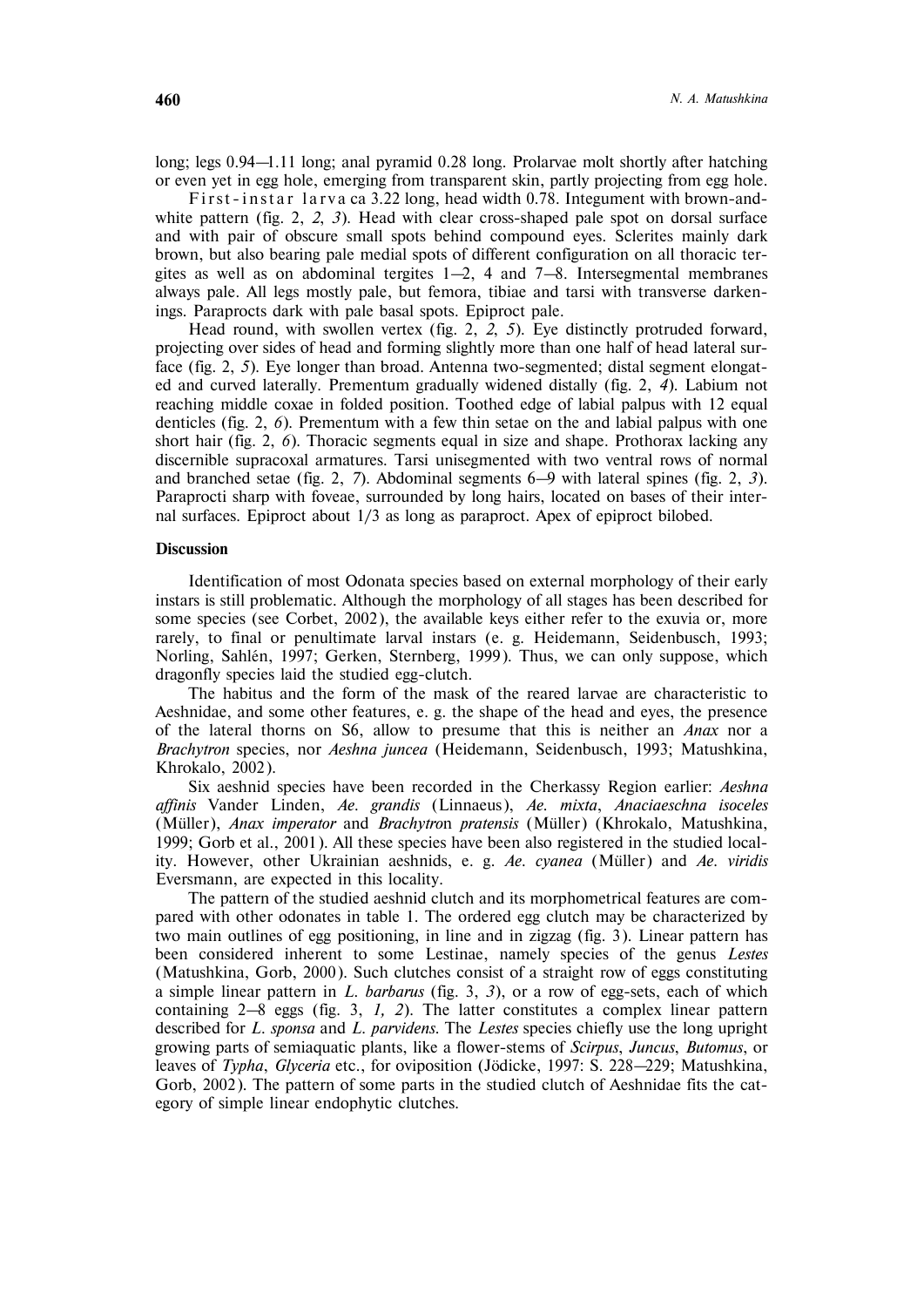| Species and source of information                                      | Distance between next<br>eggs/egg sets in a clutch<br>$\lceil \pm s$ . d., in mm] | Pattern of clutch                                        |
|------------------------------------------------------------------------|-----------------------------------------------------------------------------------|----------------------------------------------------------|
| <i>Calopteryx splendens</i> (Harris)<br>(Lindeboom, 1996)              | $1.16 \pm 0.12$<br>$n = 10$                                                       | Simple zigzag, <i>i. e.</i> zigzag with<br>a single eggs |
| Lestes barbarus (Fabricius)<br>(Matushkina, Gorb, 2000)                | $2.39 \pm 0.08$<br>$n = 71$                                                       | Simple linear, <i>i.</i> e. row of single eggs           |
| Lestes sponsa (Hansemann)<br>(Matushkina, Gorb, 2000)                  | $1.44 \pm 0.53$<br>$n = 111$                                                      | Complex linear, <i>i. e.</i> row of egg-sets             |
| <i>Enallagma cyathigerum</i> (Charpentier)<br>(Matushkina, Gorb, 2000) | $0.82 \pm 0.15$<br>$n = 78$                                                       | Broad zigzag, i. e. zigzag with series of<br>eggs        |
| <i>Ervthromma najas</i> (Hansemann)<br>(Matushkina, Gorb, 2000)        | $0.56 \pm 0.01$<br>$n = 196$                                                      | Broad zigzag, i. e. zigzag with series of<br>eggs        |
| Aeshnidae gen. sp. (this study)                                        | $1.34 \pm 0.37$<br>$n = 78$                                                       | Simple linear, simple zigzag, broad<br>zigzag            |

Table 1. Comparison of regular endophytic clutches in some Odonata Таблица 1. Сравнение упорядоченных кладок некоторых стрекоз



Fig. 3. Distribution of main patterns of regular endophytic clutches in recent odonate suborders: *1, 2*  complex linear,  $3$  – simple linear,  $4$  – simple zigzag,  $5$  – broad zigzag. According to Matushkina, Gorb (2000) for Zygoptera, Shimura (2005) for Anisozygoptera, and this study for Anisoptera.

Рис. 3. Распределение основных типов упорядоченных эндофитных кладок среди современных подотрядов стрекоз: *1, 2 — сложная линейная*; *3 — простая линейная*; *4 — простая зигзаговидная*; 5 — широкая зигзаговидная. По: Матушкина, Горб (2000) для Zygoptera, Shimura (2005) для Anisozygoptera, и данное исследование — для Anisoptera.

Zigzag-like clutches are known from many zygopterans of Calopterygidae, Coenagrionidae, Platycnemididae (Matushkina, Gorb, 2000), as well as from the lestid genus *Sympecma* (e. g. Martens, 1996; Reinhardt, Gerighausen, 2001), and from the anisozygopteran *Epiophlebia superstes* (Selys) (Shimura, 2005). Many zygopterans place their eggs in broad zigzag (fig. 3*, 5*), rows of which consist of different number of eggs. Some of such clutches are of semicircular shape, if the female lays her eggs inside the broad floating leaves of Nymphaeaceae (Schiemenz, 1953: fig. 12). The pattern of some other clutches is formed by a single egg in the corner of the zigzag, so, one may have an impression that the clutch contains two parallel lines of eggs (fig. 3, *4*). Such mode of egg positioning is referred as «a simple zigzag» and was previously described for *Calopteryx splendens* (Lindeboom, 1996) and *Platycnemis latipes* (Rambur) (Heymer, 1966).